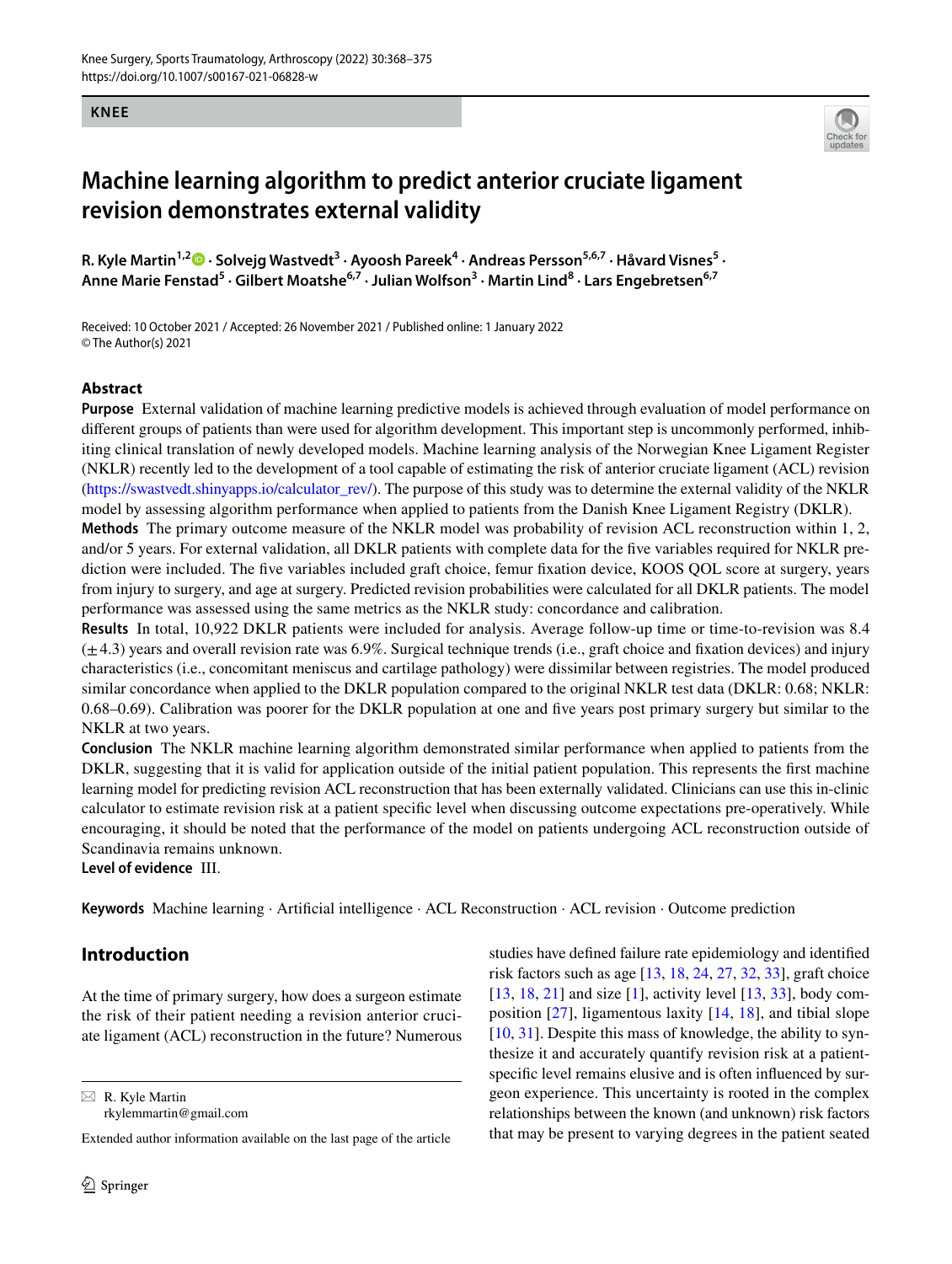in the office. The personal experience of the surgeon combined with their subjective interpretation of these variables in real time leads to the equivalent of an educated guess regarding revision rate.

Machine learning has the potential to add clarity and improve our predictive capability. While relatively new to knee ligament surgery, the application of machine learning is rapidly transforming clinical care in several felds, including orthopaedic surgery. In short, machine learning is a combination of advanced statistical techniques that can interpret large data sets that are more complex than would be possible with traditional statistics. Through analysis of large databases, machine learning can decipher the complex interactions between variables and generate algorithms capable of outcome prediction. Often, the result is accuracy that is comparable to or better than the prediction of experts in the feld [[5,](#page-6-4) [8,](#page-6-5) [23,](#page-7-7) [25](#page-7-8), [26](#page-7-9), [29](#page-7-10), [34](#page-7-11)].

Recently, machine learning was used to develop a tool that can quantify revision risk for a patient undergoing primary ACL reconstruction [\(https://swastvedt.shinyapps.io/](https://swastvedt.shinyapps.io/calculator_rev/) [calculator\\_rev/;](https://swastvedt.shinyapps.io/calculator_rev/) Fig. [1\)](#page-1-0)[[19](#page-7-12)]. The source of data included nearly 25,000 patients with primary ACL reconstruction recorded in the Norwegian Knee Ligament Register (NKLR). The result was a well-calibrated tool capable of predicting revision risk one, two, and fve years after primary ACL reconstruction with moderate accuracy. Following model development, external validation is the next step toward clinical application of new models.



The purpose of this study was to determine the external validity of the previously published NKLR ACL revision algorithm by assessing its performance when applied to patients from the Danish Knee Ligament Registry (DKLR). The hypothesis was that model performance would be similar, suggesting validity of the algorithm. This represents the frst study to assess external validation of a clinical tool developed using machine learning techniques for outcome prediction following ACL reconstruction. The ability to estimate revision risk at a patient specifc level may help guide discussion surrounding outcome expectations pre-operatively.

## **Materials and methods**

This manuscript was written in accordance with the Transparent Reporting of a multivariable prediction model for Individual Prognosis Or Diagnosis (TRIPOD) statement [\[6](#page-6-6)]. The TRIPOD statement is a comprehensive set of recommendations for studies that develop and/or validate prediction models. The 22-item checklist aims to improve transparency of prediction model studies through full and clear information reporting, independent of study methods.

#### **Ethics**

At the time of enrollment in the NKLR all patients provide informed consent and the Norwegian Data Inspectorate grants permission for the register to collect, analyze, and publish on health data. Data registration was performed confdentially according to Norwegian and European Union (EU) data protection rules, with all data de-identifed prior to retrieval for analysis. The Regional Ethics Committee (REK) states that it is not necessary to obtain further ethical approval for Norwegian register-based studies [[9\]](#page-6-7). Similarly, the DKLR obtains informed consent at the time of enrollment and patient data was de-identifed prior to retrieval for analysis with no further ethical approval required.

#### **Data source**

<span id="page-1-0"></span>Original prediction model development was based on machine learning analysis of patients contained within the NKLR while model validation was performed using patients from the DKLR. Both national knee ligament registries prospectively enrol patients undergoing cruciate ligament reconstruction pre-operatively and record demographic, injury, surgical, and follow-up outcome details including subsequent revision reconstruction. The Norwegian registry was established in 2004 and reporting has been mandatory since 2017. Overall compliance with the NKLR was **Fig. 1** Link to ACL revision risk prediction in-clinic calculator [\[19\]](#page-7-12) 86% in 2017–18. Patients are registered using their unique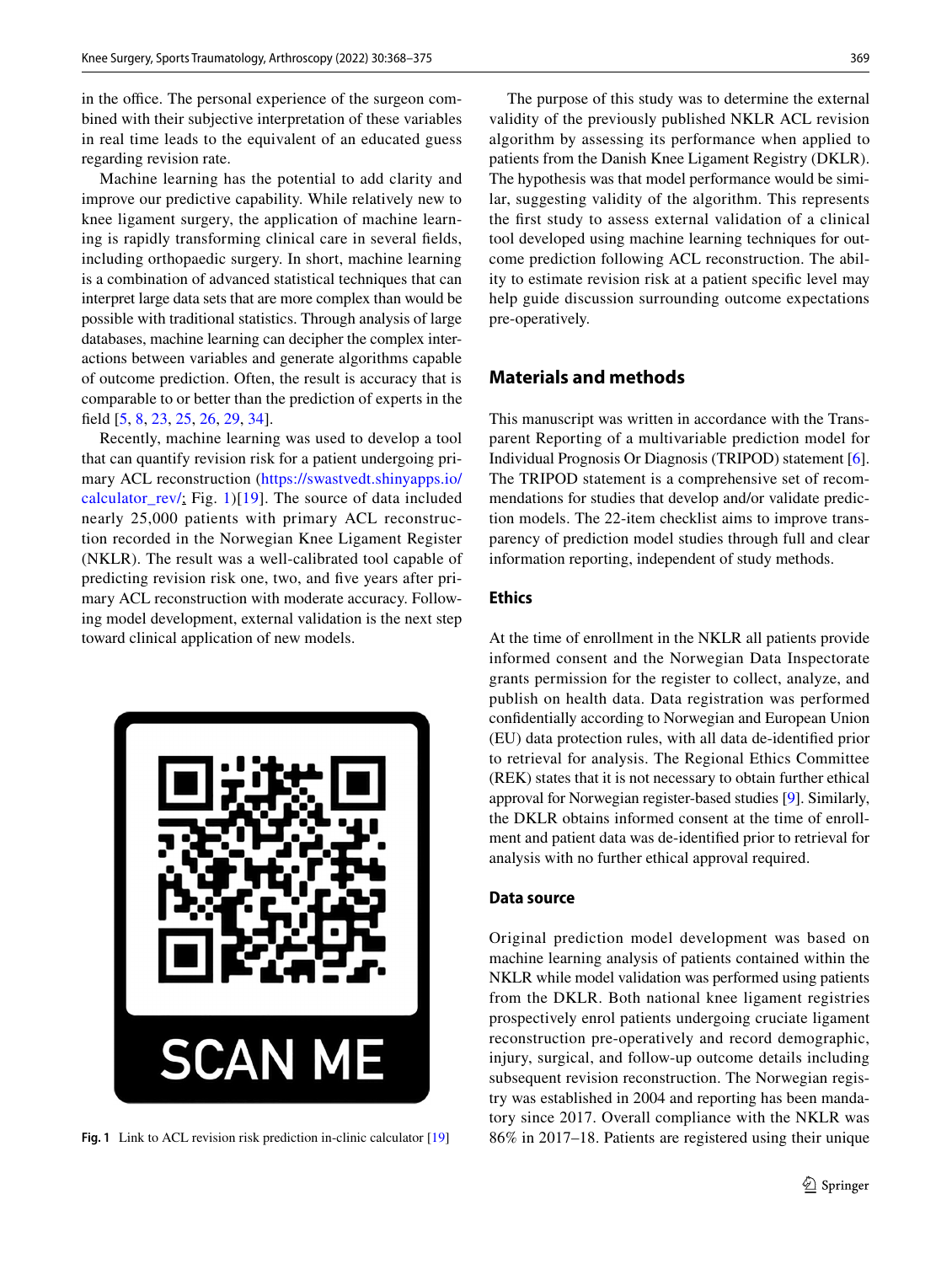Norwegian national identifcation number which links identifcation of subsequent revision surgery performed within Norway, regardless of the provider. The DKLR was founded in 2005 and similarly records longitudinal outcome of ACL reconstruction within Denmark.

### **Participants and predictors**

In the index study of NKLR patients [[19](#page-7-12)], four machine learning prediction models were assessed for the ability to predict subsequent revision ACL reconstruction after primary surgery. The four models tested were Cox Lasso, survival random forest, generalized additive model, and gradient boosted regression. These four models are among the most commonly used for this type of analysis. The patients in the NKLR were randomly split into training (75%) and test (25%) sets; the algorithm was developed using the training set of patients, and the performance of the algorithm was assessed with the hold-out test set, previously unseen by the models. The Cox Lasso model was the best-performing of the four tested models and was used for the development of an in-clinic revision-risk calculator (Fig. [1\)](#page-1-0).

Regarding outcome prediction, the four models assessed all the available data in the NKLR to "learn" which factors are associated with—and can be used to predict—which patients will eventually undergo revision surgery. Starting with the 24 total predictor variables in the NKLR, the models eliminated variables which do not signifcantly improve prediction ability, without sacrifcing accuracy. The result was an algorithm developed using the Cox Lasso model that only required fve variables (out of the 24) for outcome prediction. The model was well calibrated and demonstrated moderate discriminative ability in predicting revision surgery after primary ACL reconstruction [[19\]](#page-7-12).

This study sought to validate the previously developed Cox Lasso model from the NKLR. The Cox Lasso model was selected for validation since it was the best performing model and because some of the variables required for the random forest and gradient boosted regression models were not available in the DKLR. Thus, while the full set of patient characteristics are shown in Table [1,](#page-2-0) only the fve predictors selected by the NKLR Cox Lasso model were used in this validation analysis. The fve variables required for outcome prediction using the Cox Lasso model were: patient age at primary surgery, KOOS QoL score at primary surgery, graft choice, femur fxation method, and years between injury and ACL reconstruction.

For model validation, patients in the DKLR with primary surgery dates from July 2005 through December 2020 were included  $(N=34,678)$ . To match variables used in the NKLR model, graft choice and femur fxation device were re-coded as shown in Table [1.](#page-2-0) New variables were defned for time

#### <span id="page-2-0"></span>**Table 1** Characteristics of Danish registry patients

| Variable <sup>a</sup>                            | $N = 34,678$      |
|--------------------------------------------------|-------------------|
| Years: surgery to data current date (2021-06-14) | 8.3(4.3)          |
| Missing                                          | 1                 |
| Revision                                         | 1791 (5.2%)       |
| Missing                                          | 1                 |
| Follow-up time or time to revision               | 7.6(4.4)          |
| Missing                                          | 1                 |
| Age at surgery                                   | 29 (10)           |
| Missing                                          | 1                 |
| Age at injury                                    | 27(10)            |
| Missing                                          | 499               |
| Sex                                              |                   |
| Female                                           | 13,958 (40%)      |
| Male                                             | 20,719 (60%)      |
| Missing                                          | 1                 |
| Pre-surgery KOOS QOL score (out of 10)           | 3.90(1.61)        |
| Missing                                          | 23,522            |
| Pre-surgery KOOS Sports score (out of 10)        | 3.80(2.55)        |
| Missing                                          | 23,523            |
| Below median on all pre-surgery KOOS             | 1868 (17%)        |
| Missing                                          | 23,520            |
| Meniscus injury                                  | 15,501 (45%)      |
| Cartilage injury                                 | 5345 (15%)        |
| Graft choice                                     |                   |
| <b>BPTB</b>                                      | 3,218 (9.3%)      |
| Hamstring                                        | 28,291 (82%)      |
| Unknown/Other                                    | 3045 (8.8%)       |
| Missing                                          | 124               |
| Tibia fixation device                            |                   |
| Interference screw                               | 30,817 (89%)      |
| Suspension/cortical device                       | 983 (2.8%)        |
| Unknown/Other                                    | 2878 (8.3%)       |
| Femur fixation device                            |                   |
| Interference screw                               | 6,072(18%)        |
| Suspension/cortical device                       | 24,949 (72%)      |
| Unknown/Other                                    | 3657 (11%)        |
| Fixation device combination                      |                   |
| Interference screw $\times 2$                    | 5951 (17%)        |
| Interference/Suspension                          | $10 \, (< 0.1\%)$ |
| Suspension/cortical device $\times 2$            | 968 (2.8%)        |
| Suspension/Interference                          | 22,308 (64%)      |
| Unknown/Other                                    | 5441 (16%)        |
| Injured side                                     |                   |
| Right                                            | 17,781 (51%)      |
| Left                                             | 16,895 (49%)      |
| Missing                                          | 2                 |
| Previous surgery on opposite knee                | 2745 (7.9%)       |
| Missing                                          | 108               |
| Previous surgery on same knee                    | 28,809 (83%)      |
| Time injury to surgery (years)                   | 1.65(3.21)        |
| Missing                                          | 712               |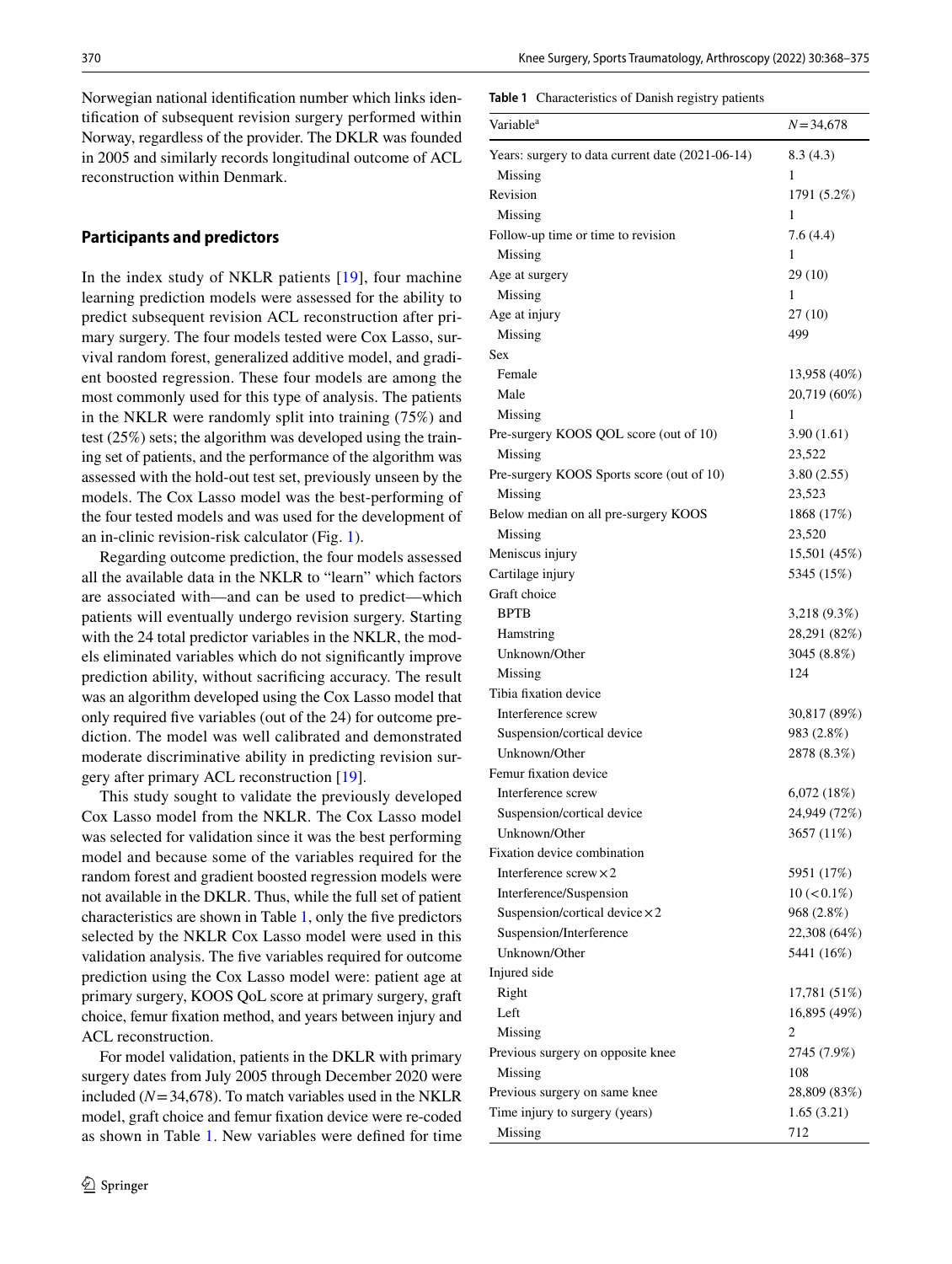| <b>Table 1</b> (continued)      |               |  |  |  |  |
|---------------------------------|---------------|--|--|--|--|
| Variable <sup>a</sup>           | $N = 34,678$  |  |  |  |  |
| Systemic antibiotic prophylaxis | 34,678 (100%) |  |  |  |  |

a Statistics presented: Mean (SD); *n* (%)

between injury and primary surgery. The Knee Injury and Osteoarthritis Outcome Score (KOOS) Quality of Life (QoL) predictor was scaled to a score out of ten. Patients in the DKLR with missing data for any of the fve predictors were excluded from model validation.

#### **Outcome measures and model performance**

The primary outcome in the NKLR Cox Lasso model was probability of revision ACL reconstruction within 1, 2, and/ or 5 years. Using R (version: 3.6.1, R Core Team 2019, Vienna, Austria) the NKLR Cox Lasso model was applied to calculate predicted time-to-revision probabilities for all DKLR patients. Performance evaluation included censoring of the time-to-event outcome. "Censoring" refers to the fact that, at any given follow-up time, complete information on outcome is not known for all patients. Some patients have not been in the registry for the requisite number of years, while others have not yet experienced revision and it is unknown when or if they ultimately will.

Performance of the model was assessed using the same metrics as the NKLR study: calibration and concordance at each follow-up time. Calibration refers to the accuracy of the risk estimates and was calculated using a version of the Hosmer–Lemeshow statistic appropriate for censored data [[30](#page-7-13)]. This statistic sums average misclassifcation in each predicted risk quantile and converts the result into a chi-squared statistic. A larger calibration statistic indicates worse calibration, and statistical signifcance means the null hypothesis of perfect calibration is rejected. Concordance was computed using Harrell's C-index [\[12](#page-6-8)] at 1, 2, and 5-year follow-up times. The C-index is a generalization of area under the curve (AUC) for censored data that measures the proportion of ranked pairs of observations in which the predicted ranking corresponds with true outcomes. As with AUC, the C-index ranges from 0 to 1 with 1 indicating perfect concordance.

#### **Results**

#### **Participants**

Table [1](#page-2-0) describes characteristics of the DKLR population at the time of primary surgery. Patients had an average age at primary surgery of 29 years  $(SD \pm 10)$  and 60% were male.

Hamstring graft was used in 82% of primary surgeries. Of the DKLR patients, 10,922 had complete data for all fve variables required by the NKLR Cox Lasso model. Table [2](#page-4-0) compares DKLR patients with complete data for these fve variables to the NKLR training-data patients with complete data. The large sample sizes produced p-values below the signifcance threshold on all characteristics, including a few clinically meaningful diferences. The DKLR patients were more likely to have hamstring tendon autograft (DKLR: 81%; NKLR: 59%) and suspension/cortical femur fxation (DKLR: 72%; NKLR: 53%). Additionally, the rate of concomitant meniscus (DKLR: 42%; NKLR: 53%) and chondral (DKLR: 14%; NKLR: 23%) injuries were higher in the NKLR cohort, while overall revision rate was higher in the Danish registry patients (DKLR: 6.9%; NKLR: 5.2%). The DKLR patients with complete data on the five required variables were in general similar to those without complete data, particularly on the fve required variables (Supplementary Table 1).

#### **Model performance**

The NKLR Cox Lasso model produced similar concordance with the DKLR population compared to the original NKLR test data (DKLR: 0.68; NKLR: 0.68–0.69). Calibration was poorer for the DKLR population than for the NKLR test data at 1 and 5 years post primary surgery but similar at two years (Table [3](#page-5-0)).

### **Discussion**

The most important fnding of this study was that a machine learning algorithm developed from the NKLR demonstrated similar performance when applied to patients from the DKLR. Despite diferent injury profles including concomitant meniscus/chondral injury rates and variation in surgical technique trends between the two nations, the concordance was nearly identical to that achieved with the index study of NKLR patients. This suggests that the algorithm is valid for application outside of the initial patient population and represents the frst machine learning model for predicting revision ACL reconstruction that has been externally validated. The original model was developed to help guide the clinical discussion regarding surgical options and outcome expectations at a patient-specifc level [\[19](#page-7-12)].

Machine learning models explore large datasets divided into inputs (predictors) and outputs (outcomes), to establish connections and relationships between them. These relationships may be more complex than could be identifed through standard statistical analysis. When a machine learning algorithm can determine a link between the predictors and outcome of interest, it can then create a tool capable of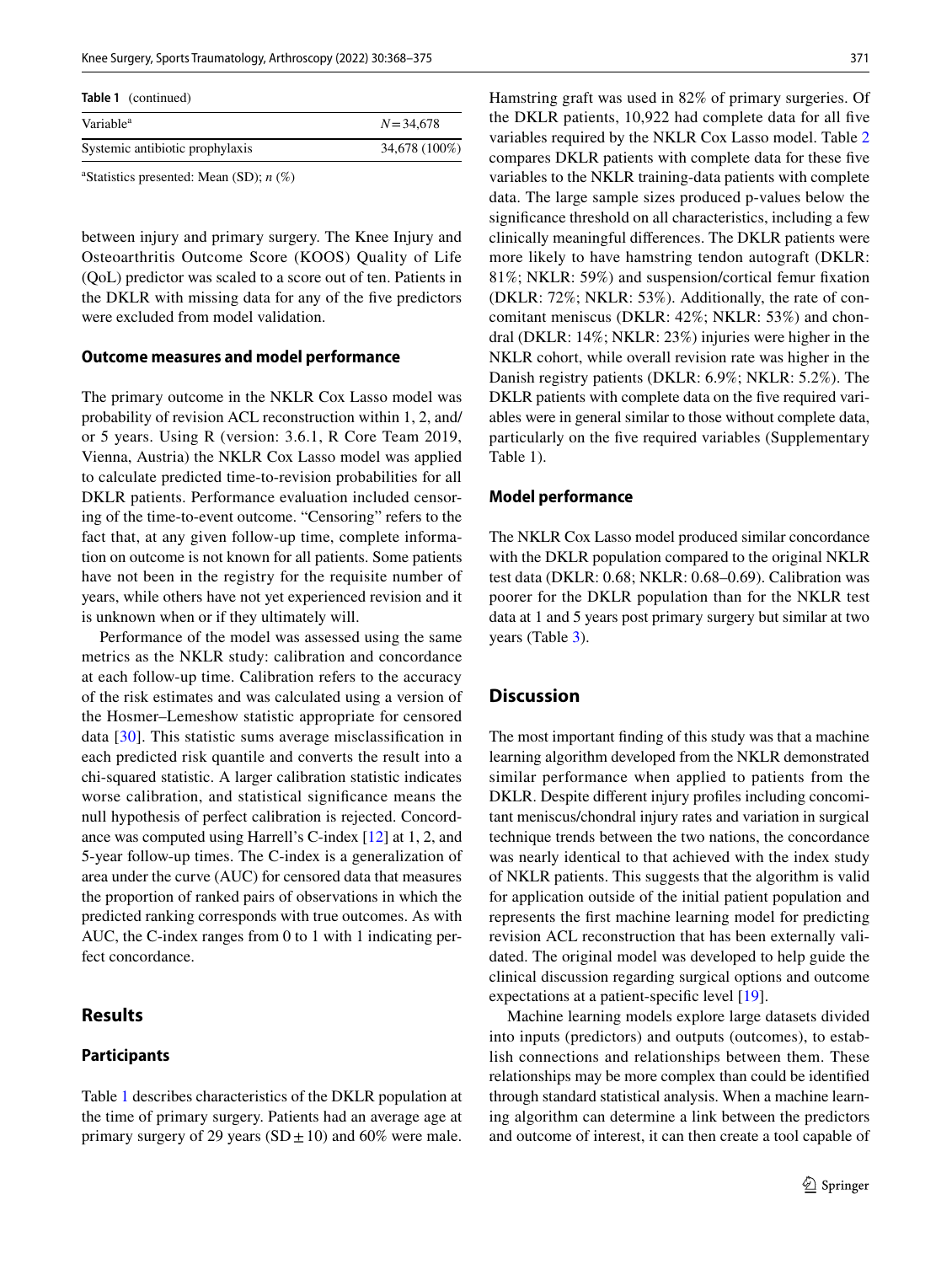<span id="page-4-0"></span>**Table 2** Characteristics of patients with complete data on Norwegian Cox lasso variables

| Years: surgery to data current date (Danish:<br>9.3(4.1)<br>< 0.001<br>8.4(4.1)<br>06-14-2021; Norwegian: 01-12-2020)<br>Revision<br>755 (6.9%)<br>< 0.001<br>743 (5.2%)<br>Follow-up time or time to revision<br>8.4(4.3)<br>7.0(4.2)<br>< 0.001<br>< 0.001<br>Age at surgery<br>29(11)<br>28(10)<br>Age at injury<br>27(10)<br>26(10)<br>< 0.001<br>9<br>Missing<br>$\mathbf{0}$<br>Sex<br>n.s<br>Female<br>4916 (45%)<br>6376 (45%)<br>Male<br>6006 (55%)<br>7785 (55%)<br>3.90(1.61)<br>Pre-surgery KOOS QOL score (out of 10)<br>3.48(1.87)<br>< 0.001<br>Pre-surgery KOOS Sports score (out of 10)<br>3.80(2.55)<br>4.27(2.73)<br>< 0.001<br>Missing<br>137<br>1<br>2799 (20%)<br>Below median on all pre-surgery KOOS<br>1825 (17%)<br>< 0.001<br>Meniscus injury<br>< 0.001<br>4584 (42%)<br>7537 (53%)<br>Cartilage injury<br>< 0.001<br>1579 (14%)<br>3318 (23%)<br>Graft choice<br>< 0.001<br><b>BPTB</b><br>1133 (10%)<br>5522 (39%)<br>8866 (81%)<br>8369 (59%)<br>Hamstring<br>Unknown/Other<br>923 (8.5%)<br>270 (1.9%)<br>Tibia fixation device<br>< 0.001<br>Interference screw<br>9925 (91%)<br>10,841 (77%)<br>Suspension/cortical device<br>155 (1.4%)<br>1468 (10%)<br>Unknown/Other<br>842 (7.7%)<br>1852 (13%)<br>Femur fixation device<br>< 0.001<br>Interference screw<br>2025 (19%)<br>4763 (34%)<br>Suspension/cortical device<br>7891 (72%)<br>7522 (53%)<br>Unknown/Other<br>1006 (9.2%)<br>1876 (13%)<br>Fixation device combination<br>< 0.001<br>Interference $s$ crew $\times$ 2<br>4645 (33%)<br>1978 (18%)<br>Interference/Suspension<br>$2 (< 0.1\%)$<br>90 (0.6%)<br>Suspension/cortical device × 2<br>153 (1.4%)<br>1095 (7.7%)<br>Suspension/Interference<br>5529 (39%)<br>7218 (66%)<br>Unknown/Other<br>1571 (14%)<br>2802 (20%)<br>Injured side<br>n.s<br>Right<br>5512 (50%)<br>7149 (50%)<br>Left<br>5409 (50%)<br>7012 (50%)<br>Missing<br>$\boldsymbol{0}$<br>1<br>Previous surgery on opposite knee<br>549 (5.0%)<br>1001 $(7.1\%)$<br>< 0.001<br>Missing<br>27<br>$\boldsymbol{0}$<br>Previous surgery on same knee<br>9014 (83%)<br>2412 (17%)<br>< 0.001<br>Time injury to surgery (years)<br>0.040<br>1.66(3.35)<br>1.75(3.34)<br>Systemic antibiotic prophylaxis<br>< 0.001<br>Yes<br>10,922 (100%)<br>14,089 (99%)<br>No<br>$0(0\%)$<br>46(0.3%)<br>$0(0\%)$<br>Missing<br>26 (0.2%) | Variable* | Danish<br>$N = 10,922$ | Norwegian<br>$N = 14,161$ | $P$ value** |
|-------------------------------------------------------------------------------------------------------------------------------------------------------------------------------------------------------------------------------------------------------------------------------------------------------------------------------------------------------------------------------------------------------------------------------------------------------------------------------------------------------------------------------------------------------------------------------------------------------------------------------------------------------------------------------------------------------------------------------------------------------------------------------------------------------------------------------------------------------------------------------------------------------------------------------------------------------------------------------------------------------------------------------------------------------------------------------------------------------------------------------------------------------------------------------------------------------------------------------------------------------------------------------------------------------------------------------------------------------------------------------------------------------------------------------------------------------------------------------------------------------------------------------------------------------------------------------------------------------------------------------------------------------------------------------------------------------------------------------------------------------------------------------------------------------------------------------------------------------------------------------------------------------------------------------------------------------------------------------------------------------------------------------------------------------------------------------------------------------------------------------------------------------------------------------------------------------------------------------------------------------------------------------------------------------------------------------------------|-----------|------------------------|---------------------------|-------------|
|                                                                                                                                                                                                                                                                                                                                                                                                                                                                                                                                                                                                                                                                                                                                                                                                                                                                                                                                                                                                                                                                                                                                                                                                                                                                                                                                                                                                                                                                                                                                                                                                                                                                                                                                                                                                                                                                                                                                                                                                                                                                                                                                                                                                                                                                                                                                           |           |                        |                           |             |
|                                                                                                                                                                                                                                                                                                                                                                                                                                                                                                                                                                                                                                                                                                                                                                                                                                                                                                                                                                                                                                                                                                                                                                                                                                                                                                                                                                                                                                                                                                                                                                                                                                                                                                                                                                                                                                                                                                                                                                                                                                                                                                                                                                                                                                                                                                                                           |           |                        |                           |             |
|                                                                                                                                                                                                                                                                                                                                                                                                                                                                                                                                                                                                                                                                                                                                                                                                                                                                                                                                                                                                                                                                                                                                                                                                                                                                                                                                                                                                                                                                                                                                                                                                                                                                                                                                                                                                                                                                                                                                                                                                                                                                                                                                                                                                                                                                                                                                           |           |                        |                           |             |
|                                                                                                                                                                                                                                                                                                                                                                                                                                                                                                                                                                                                                                                                                                                                                                                                                                                                                                                                                                                                                                                                                                                                                                                                                                                                                                                                                                                                                                                                                                                                                                                                                                                                                                                                                                                                                                                                                                                                                                                                                                                                                                                                                                                                                                                                                                                                           |           |                        |                           |             |
|                                                                                                                                                                                                                                                                                                                                                                                                                                                                                                                                                                                                                                                                                                                                                                                                                                                                                                                                                                                                                                                                                                                                                                                                                                                                                                                                                                                                                                                                                                                                                                                                                                                                                                                                                                                                                                                                                                                                                                                                                                                                                                                                                                                                                                                                                                                                           |           |                        |                           |             |
|                                                                                                                                                                                                                                                                                                                                                                                                                                                                                                                                                                                                                                                                                                                                                                                                                                                                                                                                                                                                                                                                                                                                                                                                                                                                                                                                                                                                                                                                                                                                                                                                                                                                                                                                                                                                                                                                                                                                                                                                                                                                                                                                                                                                                                                                                                                                           |           |                        |                           |             |
|                                                                                                                                                                                                                                                                                                                                                                                                                                                                                                                                                                                                                                                                                                                                                                                                                                                                                                                                                                                                                                                                                                                                                                                                                                                                                                                                                                                                                                                                                                                                                                                                                                                                                                                                                                                                                                                                                                                                                                                                                                                                                                                                                                                                                                                                                                                                           |           |                        |                           |             |
|                                                                                                                                                                                                                                                                                                                                                                                                                                                                                                                                                                                                                                                                                                                                                                                                                                                                                                                                                                                                                                                                                                                                                                                                                                                                                                                                                                                                                                                                                                                                                                                                                                                                                                                                                                                                                                                                                                                                                                                                                                                                                                                                                                                                                                                                                                                                           |           |                        |                           |             |
|                                                                                                                                                                                                                                                                                                                                                                                                                                                                                                                                                                                                                                                                                                                                                                                                                                                                                                                                                                                                                                                                                                                                                                                                                                                                                                                                                                                                                                                                                                                                                                                                                                                                                                                                                                                                                                                                                                                                                                                                                                                                                                                                                                                                                                                                                                                                           |           |                        |                           |             |
|                                                                                                                                                                                                                                                                                                                                                                                                                                                                                                                                                                                                                                                                                                                                                                                                                                                                                                                                                                                                                                                                                                                                                                                                                                                                                                                                                                                                                                                                                                                                                                                                                                                                                                                                                                                                                                                                                                                                                                                                                                                                                                                                                                                                                                                                                                                                           |           |                        |                           |             |
|                                                                                                                                                                                                                                                                                                                                                                                                                                                                                                                                                                                                                                                                                                                                                                                                                                                                                                                                                                                                                                                                                                                                                                                                                                                                                                                                                                                                                                                                                                                                                                                                                                                                                                                                                                                                                                                                                                                                                                                                                                                                                                                                                                                                                                                                                                                                           |           |                        |                           |             |
|                                                                                                                                                                                                                                                                                                                                                                                                                                                                                                                                                                                                                                                                                                                                                                                                                                                                                                                                                                                                                                                                                                                                                                                                                                                                                                                                                                                                                                                                                                                                                                                                                                                                                                                                                                                                                                                                                                                                                                                                                                                                                                                                                                                                                                                                                                                                           |           |                        |                           |             |
|                                                                                                                                                                                                                                                                                                                                                                                                                                                                                                                                                                                                                                                                                                                                                                                                                                                                                                                                                                                                                                                                                                                                                                                                                                                                                                                                                                                                                                                                                                                                                                                                                                                                                                                                                                                                                                                                                                                                                                                                                                                                                                                                                                                                                                                                                                                                           |           |                        |                           |             |
|                                                                                                                                                                                                                                                                                                                                                                                                                                                                                                                                                                                                                                                                                                                                                                                                                                                                                                                                                                                                                                                                                                                                                                                                                                                                                                                                                                                                                                                                                                                                                                                                                                                                                                                                                                                                                                                                                                                                                                                                                                                                                                                                                                                                                                                                                                                                           |           |                        |                           |             |
|                                                                                                                                                                                                                                                                                                                                                                                                                                                                                                                                                                                                                                                                                                                                                                                                                                                                                                                                                                                                                                                                                                                                                                                                                                                                                                                                                                                                                                                                                                                                                                                                                                                                                                                                                                                                                                                                                                                                                                                                                                                                                                                                                                                                                                                                                                                                           |           |                        |                           |             |
|                                                                                                                                                                                                                                                                                                                                                                                                                                                                                                                                                                                                                                                                                                                                                                                                                                                                                                                                                                                                                                                                                                                                                                                                                                                                                                                                                                                                                                                                                                                                                                                                                                                                                                                                                                                                                                                                                                                                                                                                                                                                                                                                                                                                                                                                                                                                           |           |                        |                           |             |
|                                                                                                                                                                                                                                                                                                                                                                                                                                                                                                                                                                                                                                                                                                                                                                                                                                                                                                                                                                                                                                                                                                                                                                                                                                                                                                                                                                                                                                                                                                                                                                                                                                                                                                                                                                                                                                                                                                                                                                                                                                                                                                                                                                                                                                                                                                                                           |           |                        |                           |             |
|                                                                                                                                                                                                                                                                                                                                                                                                                                                                                                                                                                                                                                                                                                                                                                                                                                                                                                                                                                                                                                                                                                                                                                                                                                                                                                                                                                                                                                                                                                                                                                                                                                                                                                                                                                                                                                                                                                                                                                                                                                                                                                                                                                                                                                                                                                                                           |           |                        |                           |             |
|                                                                                                                                                                                                                                                                                                                                                                                                                                                                                                                                                                                                                                                                                                                                                                                                                                                                                                                                                                                                                                                                                                                                                                                                                                                                                                                                                                                                                                                                                                                                                                                                                                                                                                                                                                                                                                                                                                                                                                                                                                                                                                                                                                                                                                                                                                                                           |           |                        |                           |             |
|                                                                                                                                                                                                                                                                                                                                                                                                                                                                                                                                                                                                                                                                                                                                                                                                                                                                                                                                                                                                                                                                                                                                                                                                                                                                                                                                                                                                                                                                                                                                                                                                                                                                                                                                                                                                                                                                                                                                                                                                                                                                                                                                                                                                                                                                                                                                           |           |                        |                           |             |
|                                                                                                                                                                                                                                                                                                                                                                                                                                                                                                                                                                                                                                                                                                                                                                                                                                                                                                                                                                                                                                                                                                                                                                                                                                                                                                                                                                                                                                                                                                                                                                                                                                                                                                                                                                                                                                                                                                                                                                                                                                                                                                                                                                                                                                                                                                                                           |           |                        |                           |             |
|                                                                                                                                                                                                                                                                                                                                                                                                                                                                                                                                                                                                                                                                                                                                                                                                                                                                                                                                                                                                                                                                                                                                                                                                                                                                                                                                                                                                                                                                                                                                                                                                                                                                                                                                                                                                                                                                                                                                                                                                                                                                                                                                                                                                                                                                                                                                           |           |                        |                           |             |
|                                                                                                                                                                                                                                                                                                                                                                                                                                                                                                                                                                                                                                                                                                                                                                                                                                                                                                                                                                                                                                                                                                                                                                                                                                                                                                                                                                                                                                                                                                                                                                                                                                                                                                                                                                                                                                                                                                                                                                                                                                                                                                                                                                                                                                                                                                                                           |           |                        |                           |             |
|                                                                                                                                                                                                                                                                                                                                                                                                                                                                                                                                                                                                                                                                                                                                                                                                                                                                                                                                                                                                                                                                                                                                                                                                                                                                                                                                                                                                                                                                                                                                                                                                                                                                                                                                                                                                                                                                                                                                                                                                                                                                                                                                                                                                                                                                                                                                           |           |                        |                           |             |
|                                                                                                                                                                                                                                                                                                                                                                                                                                                                                                                                                                                                                                                                                                                                                                                                                                                                                                                                                                                                                                                                                                                                                                                                                                                                                                                                                                                                                                                                                                                                                                                                                                                                                                                                                                                                                                                                                                                                                                                                                                                                                                                                                                                                                                                                                                                                           |           |                        |                           |             |
|                                                                                                                                                                                                                                                                                                                                                                                                                                                                                                                                                                                                                                                                                                                                                                                                                                                                                                                                                                                                                                                                                                                                                                                                                                                                                                                                                                                                                                                                                                                                                                                                                                                                                                                                                                                                                                                                                                                                                                                                                                                                                                                                                                                                                                                                                                                                           |           |                        |                           |             |
|                                                                                                                                                                                                                                                                                                                                                                                                                                                                                                                                                                                                                                                                                                                                                                                                                                                                                                                                                                                                                                                                                                                                                                                                                                                                                                                                                                                                                                                                                                                                                                                                                                                                                                                                                                                                                                                                                                                                                                                                                                                                                                                                                                                                                                                                                                                                           |           |                        |                           |             |
|                                                                                                                                                                                                                                                                                                                                                                                                                                                                                                                                                                                                                                                                                                                                                                                                                                                                                                                                                                                                                                                                                                                                                                                                                                                                                                                                                                                                                                                                                                                                                                                                                                                                                                                                                                                                                                                                                                                                                                                                                                                                                                                                                                                                                                                                                                                                           |           |                        |                           |             |
|                                                                                                                                                                                                                                                                                                                                                                                                                                                                                                                                                                                                                                                                                                                                                                                                                                                                                                                                                                                                                                                                                                                                                                                                                                                                                                                                                                                                                                                                                                                                                                                                                                                                                                                                                                                                                                                                                                                                                                                                                                                                                                                                                                                                                                                                                                                                           |           |                        |                           |             |
|                                                                                                                                                                                                                                                                                                                                                                                                                                                                                                                                                                                                                                                                                                                                                                                                                                                                                                                                                                                                                                                                                                                                                                                                                                                                                                                                                                                                                                                                                                                                                                                                                                                                                                                                                                                                                                                                                                                                                                                                                                                                                                                                                                                                                                                                                                                                           |           |                        |                           |             |
|                                                                                                                                                                                                                                                                                                                                                                                                                                                                                                                                                                                                                                                                                                                                                                                                                                                                                                                                                                                                                                                                                                                                                                                                                                                                                                                                                                                                                                                                                                                                                                                                                                                                                                                                                                                                                                                                                                                                                                                                                                                                                                                                                                                                                                                                                                                                           |           |                        |                           |             |
|                                                                                                                                                                                                                                                                                                                                                                                                                                                                                                                                                                                                                                                                                                                                                                                                                                                                                                                                                                                                                                                                                                                                                                                                                                                                                                                                                                                                                                                                                                                                                                                                                                                                                                                                                                                                                                                                                                                                                                                                                                                                                                                                                                                                                                                                                                                                           |           |                        |                           |             |
|                                                                                                                                                                                                                                                                                                                                                                                                                                                                                                                                                                                                                                                                                                                                                                                                                                                                                                                                                                                                                                                                                                                                                                                                                                                                                                                                                                                                                                                                                                                                                                                                                                                                                                                                                                                                                                                                                                                                                                                                                                                                                                                                                                                                                                                                                                                                           |           |                        |                           |             |
|                                                                                                                                                                                                                                                                                                                                                                                                                                                                                                                                                                                                                                                                                                                                                                                                                                                                                                                                                                                                                                                                                                                                                                                                                                                                                                                                                                                                                                                                                                                                                                                                                                                                                                                                                                                                                                                                                                                                                                                                                                                                                                                                                                                                                                                                                                                                           |           |                        |                           |             |
|                                                                                                                                                                                                                                                                                                                                                                                                                                                                                                                                                                                                                                                                                                                                                                                                                                                                                                                                                                                                                                                                                                                                                                                                                                                                                                                                                                                                                                                                                                                                                                                                                                                                                                                                                                                                                                                                                                                                                                                                                                                                                                                                                                                                                                                                                                                                           |           |                        |                           |             |
|                                                                                                                                                                                                                                                                                                                                                                                                                                                                                                                                                                                                                                                                                                                                                                                                                                                                                                                                                                                                                                                                                                                                                                                                                                                                                                                                                                                                                                                                                                                                                                                                                                                                                                                                                                                                                                                                                                                                                                                                                                                                                                                                                                                                                                                                                                                                           |           |                        |                           |             |
|                                                                                                                                                                                                                                                                                                                                                                                                                                                                                                                                                                                                                                                                                                                                                                                                                                                                                                                                                                                                                                                                                                                                                                                                                                                                                                                                                                                                                                                                                                                                                                                                                                                                                                                                                                                                                                                                                                                                                                                                                                                                                                                                                                                                                                                                                                                                           |           |                        |                           |             |
|                                                                                                                                                                                                                                                                                                                                                                                                                                                                                                                                                                                                                                                                                                                                                                                                                                                                                                                                                                                                                                                                                                                                                                                                                                                                                                                                                                                                                                                                                                                                                                                                                                                                                                                                                                                                                                                                                                                                                                                                                                                                                                                                                                                                                                                                                                                                           |           |                        |                           |             |
|                                                                                                                                                                                                                                                                                                                                                                                                                                                                                                                                                                                                                                                                                                                                                                                                                                                                                                                                                                                                                                                                                                                                                                                                                                                                                                                                                                                                                                                                                                                                                                                                                                                                                                                                                                                                                                                                                                                                                                                                                                                                                                                                                                                                                                                                                                                                           |           |                        |                           |             |
|                                                                                                                                                                                                                                                                                                                                                                                                                                                                                                                                                                                                                                                                                                                                                                                                                                                                                                                                                                                                                                                                                                                                                                                                                                                                                                                                                                                                                                                                                                                                                                                                                                                                                                                                                                                                                                                                                                                                                                                                                                                                                                                                                                                                                                                                                                                                           |           |                        |                           |             |
|                                                                                                                                                                                                                                                                                                                                                                                                                                                                                                                                                                                                                                                                                                                                                                                                                                                                                                                                                                                                                                                                                                                                                                                                                                                                                                                                                                                                                                                                                                                                                                                                                                                                                                                                                                                                                                                                                                                                                                                                                                                                                                                                                                                                                                                                                                                                           |           |                        |                           |             |
|                                                                                                                                                                                                                                                                                                                                                                                                                                                                                                                                                                                                                                                                                                                                                                                                                                                                                                                                                                                                                                                                                                                                                                                                                                                                                                                                                                                                                                                                                                                                                                                                                                                                                                                                                                                                                                                                                                                                                                                                                                                                                                                                                                                                                                                                                                                                           |           |                        |                           |             |
|                                                                                                                                                                                                                                                                                                                                                                                                                                                                                                                                                                                                                                                                                                                                                                                                                                                                                                                                                                                                                                                                                                                                                                                                                                                                                                                                                                                                                                                                                                                                                                                                                                                                                                                                                                                                                                                                                                                                                                                                                                                                                                                                                                                                                                                                                                                                           |           |                        |                           |             |
|                                                                                                                                                                                                                                                                                                                                                                                                                                                                                                                                                                                                                                                                                                                                                                                                                                                                                                                                                                                                                                                                                                                                                                                                                                                                                                                                                                                                                                                                                                                                                                                                                                                                                                                                                                                                                                                                                                                                                                                                                                                                                                                                                                                                                                                                                                                                           |           |                        |                           |             |
|                                                                                                                                                                                                                                                                                                                                                                                                                                                                                                                                                                                                                                                                                                                                                                                                                                                                                                                                                                                                                                                                                                                                                                                                                                                                                                                                                                                                                                                                                                                                                                                                                                                                                                                                                                                                                                                                                                                                                                                                                                                                                                                                                                                                                                                                                                                                           |           |                        |                           |             |

\* Statistics presented: Mean (SD); *n* (%)

\*\*Statistical tests: Welch Two Sample *t* test; Pearson's Chi-squared test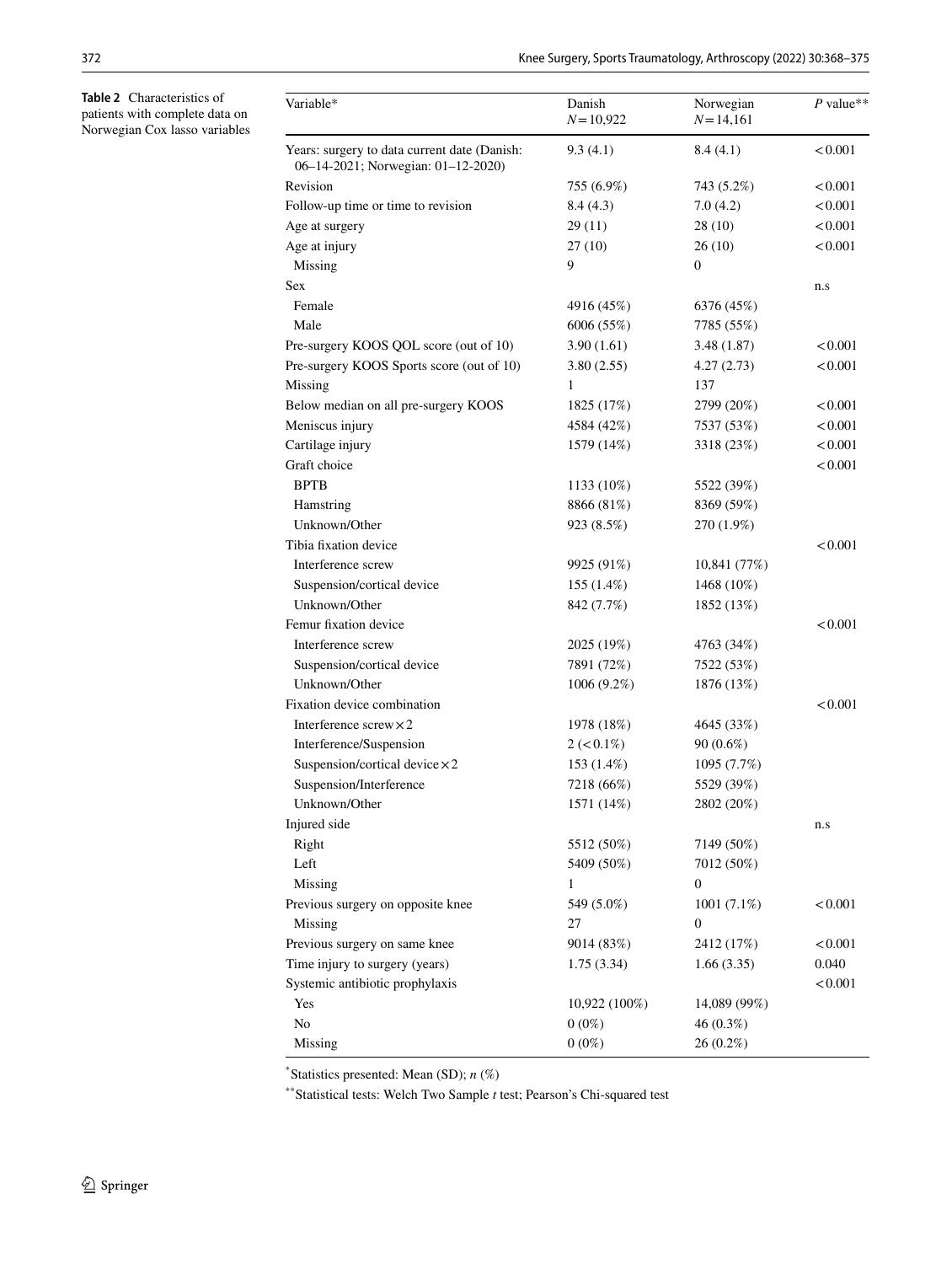<span id="page-5-0"></span>**Table 3** Model performance

| Probability of<br>Revision | Model                         | Concordance | Calibration<br>statistic | Calibration p-value |
|----------------------------|-------------------------------|-------------|--------------------------|---------------------|
| 1 year                     | Original Norwegian Algorithm  | 0.686       | 4.89                     | n.s                 |
|                            | Danish Knee Ligament Registry | 0.678       | 22.24                    | < 0.001             |
| 2 years                    | Original Norwegian Algorithm  | 0.684       | 11.35                    | 0.01                |
|                            | Danish Knee Ligament Registry | 0.676       | 11.82                    | 0.008               |
| 5 years                    | Original Norwegian Algorithm  | 0.683       | 6.19                     | n.s                 |
|                            | Danish Knee Ligament Registry | 0.678       | 13.98                    | 0.003               |

predicting this outcome for other patients. After a prediction model has been developed, the TRIPOD Statement strongly recommends external validation, achieved through evaluation of model performance on new and diferent groups of patients than were used in the development of the algorithm [\[6](#page-6-6)]. However, this important step is uncommonly performed, inhibiting the clinical translation of newly developed models [\[28\]](#page-7-14).

The original machine learning model was created based on a database including nearly 25,000 patients with 24 variables considered. Four machine learning models were evaluated, and the Cox Lasso model was selected for the development of an in-clinic prediction tool. This tool required the input of only fve variables for the prediction of subsequent revision ACL reconstruction risk. Although the performance of this model was assessed using hold-out data that was not included in the learning phase, it only included patients from one nation, limiting its applicability to patients from other countries [\[19](#page-7-12)].

This study found that accuracy of the NKLR Cox Lasso model holds when applied to a large data set from another country with diferent injury characteristics and surgical technique trends. The prediction model demonstrated similar model performance when tested on patients from Denmark that had not been previously seen by the algorithm. It was initially developed using 75% of the patients in the NKLR and validated using the remaining 25%. This study validates the algorithm using an additional 11,000 patients from the DKLR and represents a necessary step toward clinical utility. While this is encouraging, it should be noted that the performance of the model on patients undergoing ACL reconstruction outside of Scandinavia remains unknown. Additionally, there are currently no other published prediction models with which to compare the performance of this model.

Study population variance between the DKLR and NKLR populations may help explain diferences in model calibration at one and fve years post primary surgery. The DKLR patients with complete data had higher proportions of hamstring tendon autograft and suspension/cortical femur fxation than patients in the NKLR test data. Both these variables are used in the NKLR Cox Lasso model. Thus, the relationship between graft choice and/or femur fxation and revision risk codifed in the model may not be as accurate for patient populations with a substantially diferent distribution on these variables, such as those in the DKLR. Regarding the fact that the validation data set was limited to approximately one-third of the overall DKLR registry population due to missing values for the required predictors, the objective of this paper was to test the machine learning model on a new population and the inclusion of nearly 11,000 patients represents a suitable data set for this purpose.

While this novel technique represents a new frontier for health-related research, limitations regarding the clinical utility of machine learning algorithms remain. Most importantly, the quality of the model is largely related to the quality of the data that it is developed from. The concordance of the revision ACL prediction tool is moderate based on both the initial and subsequent validation studies. As noted in the original paper, this may be related to data quality since several risk factors for failure of ACL reconstruction are not captured in the NKLR [\[19](#page-7-12)]. Examples of these factors include radiographic variables such as tibial slope and coronal alignment  $[2-4, 10, 15, 20,$  $[2-4, 10, 15, 20,$  $[2-4, 10, 15, 20,$  $[2-4, 10, 15, 20,$  $[2-4, 10, 15, 20,$  $[2-4, 10, 15, 20,$  $[2-4, 10, 15, 20,$ [31](#page-7-6)], physical examination and rehabilitation details [[11,](#page-6-12) [14,](#page-6-2) [18,](#page-7-0) [22](#page-7-16)], and surgical technique factors such as tunnel position  $[16]$  $[16]$  and graft size  $[1, 7, 17]$  $[1, 7, 17]$  $[1, 7, 17]$  $[1, 7, 17]$  $[1, 7, 17]$ . The addition of these variables into the national knee ligament registers may improve future machine learning prediction endeavours.

There is an additional limitation concerning this external validation study. Since pre-operative KOOS QoL score at the time of surgery was one of the input variables required for outcome prediction, all patients in the DKLR without a preoperative KOOS score were excluded from the analysis. This resulted in the exclusion of approximately two-thirds of the patients contained in the DKLR since pre-surgical compliance with patient reported outcome measures is relatively low in the registry. Despite this, nearly 11,000 patients were still included in the model evaluation which is sufficient for validation.

Machine learning analysis of large health-care registries have the potential for great impact on patient care. These advanced statistical techniques can assess and interpret large volumes of data and recognize complex associations between predictor variables and patient-specifc outcome. The resulting algorithm, as is the case with the present study, can be implemented into clinical care as an adjunct for the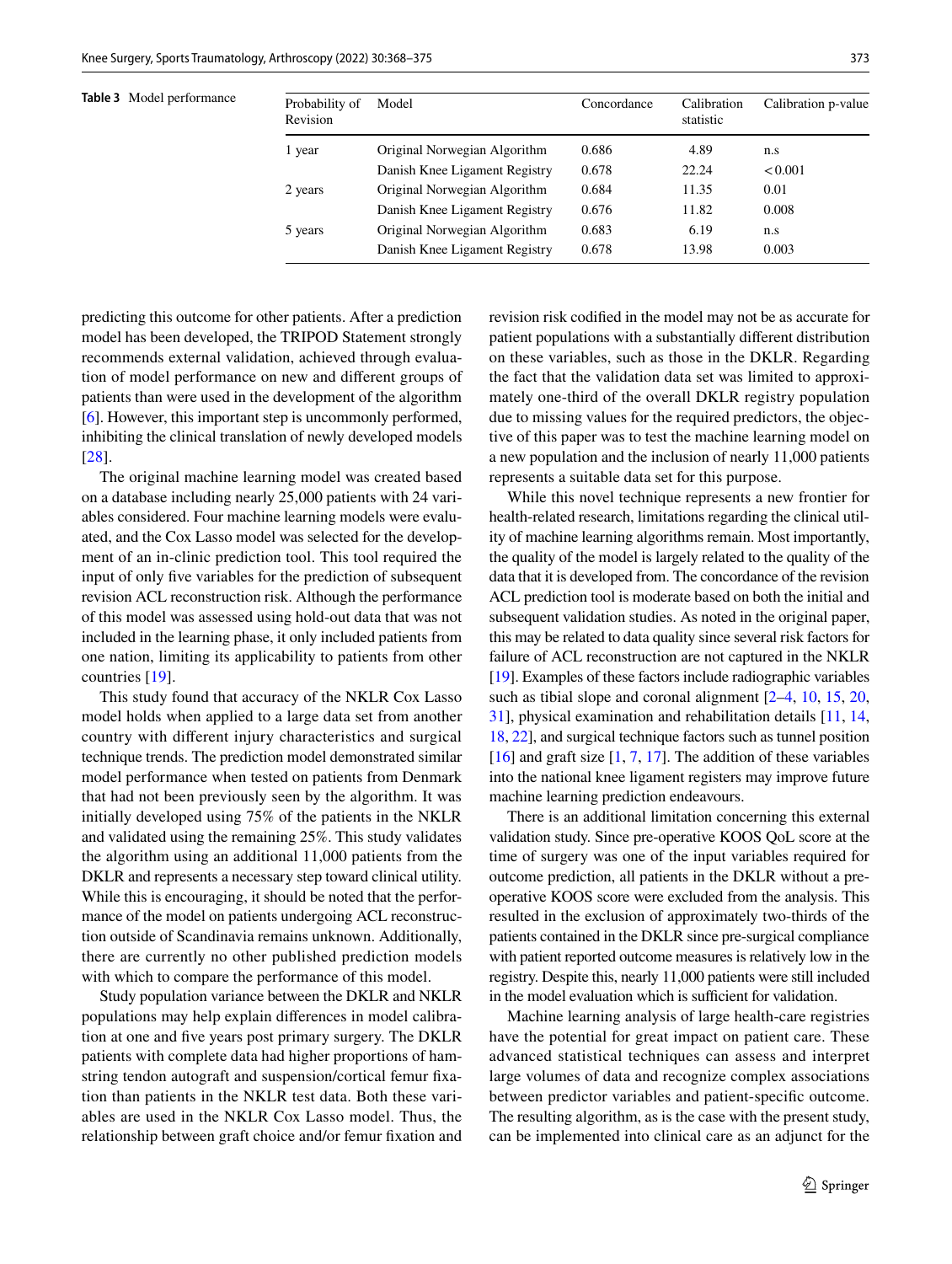orthopaedic surgeon. Supplementing their personal experience and interpretation of the relevant risk factors, clinicians can use this in-clinic calculator to individualize their discussions and quantify the risk of revision ACL reconstruction for their patients.

## **Conclusion**

The NKLR machine learning algorithm demonstrated similar performance when applied to patients from the DKLR, suggesting that it is valid for application outside of the initial patient population. This represents the frst machine learning model for predicting revision ACL reconstruction that has been externally validated. Clinicians can use this inclinic calculator to estimate revision risk at a patient specifc level when discussing outcome expectations pre-operatively. While encouraging, it should be noted that the performance of the model on patients undergoing ACL reconstruction outside of Scandinavia remains unknown.

**Supplementary Information** The online version contains supplementary material available at<https://doi.org/10.1007/s00167-021-06828-w>.

**Funding** This study was funded by a Norwegian Centennial Chair seed grant. Funding supported the machine learning analysis and interpretation. The funding agencies had no direct role in the investigation.

## **Declarations**

**Conflict of interest** The authors declare that they have no competing interest.

**Institutional review board** Approval not required as consent was obtained by all patients at time of enrollment in the national knee ligament register.

**Open Access** This article is licensed under a Creative Commons Attribution 4.0 International License, which permits use, sharing, adaptation, distribution and reproduction in any medium or format, as long as you give appropriate credit to the original author(s) and the source, provide a link to the Creative Commons licence, and indicate if changes were made. The images or other third party material in this article are included in the article's Creative Commons licence, unless indicated otherwise in a credit line to the material. If material is not included in the article's Creative Commons licence and your intended use is not permitted by statutory regulation or exceeds the permitted use, you will need to obtain permission directly from the copyright holder. To view a copy of this licence, visit <http://creativecommons.org/licenses/by/4.0/>.

## **References**

<span id="page-6-1"></span>1. Alkhalaf FNA, Hanna S, Alkhaldi MSH, Alenezi F, Khaja A (2021) Autograft diameter in ACL reconstruction: size does matter. SICOT-J 7:16

- <span id="page-6-9"></span>2. Bayer S, Meredith SJ, Wilson KW, de Sa D, Pauyo T, Byrne K, McDonough CM, Musahl V (2020) Knee morphological risk factors for anterior cruciate ligament injury: a systematic review. J Bone Jt Surg 102:703–718
- 3. Bernhardson AS, Aman ZS, Dornan GJ, Kemler BR, Storaci HW, Brady AW, Nakama GY, LaPrade RF (2019) Tibial slope and its efect on force in anterior cruciate ligament grafts: anterior cruciate ligament force increases linearly as posterior tibial slope increases. Am J Sports Med 47:296–302
- <span id="page-6-10"></span>4. Bernholt DL, Dornan GJ, DePhillipo NN, Aman ZS, Kennedy MI, LaPrade RF (2020) High-grade posterolateral tibial plateau impaction fractures in the setting of a primary anterior cruciate ligament tear are correlated with an increased preoperative pivot shift and inferior postoperative outcomes after anterior cruciate ligament reconstruction. Am J Sports Med 48:2185–2194
- <span id="page-6-4"></span>5. Choi JW, Cho YJ, Lee S, Lee J, Lee S, Choi YH, Cheon J-E, Ha JY (2020) Using a dual-input convolutional neural network for automated detection of pediatric supracondylar fracture on conventional radiography. Invest Radiol 55:101–110
- <span id="page-6-6"></span>6. Collins GS, Reitsma JB, Altman DG, Moons KGM (2015) Transparent reporting of a multivariable prediction model for individual prognosis or diagnosis (TRIPOD): the TRIPOD statement. Ann Intern Med 162:55–63
- <span id="page-6-14"></span>7. Conte EJ, Hyatt AE, Gatt CJ, Dhawan A (2014) Hamstring autograft size can be predicted and is a potential risk factor for anterior cruciate ligament reconstruction failure. Arthroscopy 30:882–890
- <span id="page-6-5"></span>8. Esteva A, Kuprel B, Novoa RA, Ko J, Swetter SM, Blau HM, Thrun S (2017) Dermatologist-level classifcation of skin cancer with deep neural networks. Nature 542:115–118
- <span id="page-6-7"></span>9. Granan L-P, Bahr R, Steindal K, Furnes O, Engebretsen L (2008) Development of a national cruciate ligament surgery registry: the Norwegian National Knee Ligament Registry. Am J Sports Med 36:308–315
- <span id="page-6-3"></span>10. Grassi A, Signorelli C, Urrizola F, Macchiarola L, Raggi F, Mosca M, Samuelsson K, Zafagnini S (2019) Patients with failed anterior cruciate ligament reconstruction have an increased posterior lateral tibial plateau slope: a case–controlled study. Arthroscopy 35:1172–1182
- <span id="page-6-12"></span>11. Grindem H, Snyder-Mackler L, Moksnes H, Engebretsen L, Risberg MA (2016) Simple decision rules can reduce reinjury risk by 84% after ACL reconstruction: the Delaware-Oslo ACL cohort study. Br J Sports Med 50:804–808
- <span id="page-6-8"></span>12. Harrell FE (1982) Evaluating the yield of medical tests. JAMA 247:2543
- <span id="page-6-0"></span>13. Kaeding CC, Pedroza AD, Reinke EK, Huston LJ, Spindler KP (2015) Risk factors and predictors of subsequent ACL injury in either knee after ACL reconstruction: prospective analysis of 2488 primary ACL reconstructions from the MOON cohort. Am J Sports Med 43:1583–1590
- <span id="page-6-2"></span>14. Krebs NM, Barber-Westin S, Noyes FR (2021) Generalized joint laxity is associated with increased failure rates of primary anterior cruciate ligament reconstructions: a systematic review. Arthroscopy 37:2337–2347
- <span id="page-6-11"></span>15. Li Y, Hong L, Feng H, Wang Q, Zhang J, Song G, Chen X, Zhuo H (2014) Posterior tibial slope infuences static anterior tibial translation in anterior cruciate ligament reconstruction: a minimum 2-year follow-up study. Am J Sports Med 42:927–933
- <span id="page-6-13"></span>16. Liu A, Sun M, Ma C, Chen Y, Xue X, Guo P, Shi Z, Yan S (2017) Clinical outcomes of transtibial versus anteromedial drilling techniques to prepare the femoral tunnel during anterior cruciate ligament reconstruction. Knee Surg Sports Traumatol Arthrosc 25:2751–2759
- <span id="page-6-15"></span>17. Magnussen RA, Lawrence JTR, West RL, Toth AP, Taylor DC, Garrett WE (2012) Graft size and patient age are predictors of